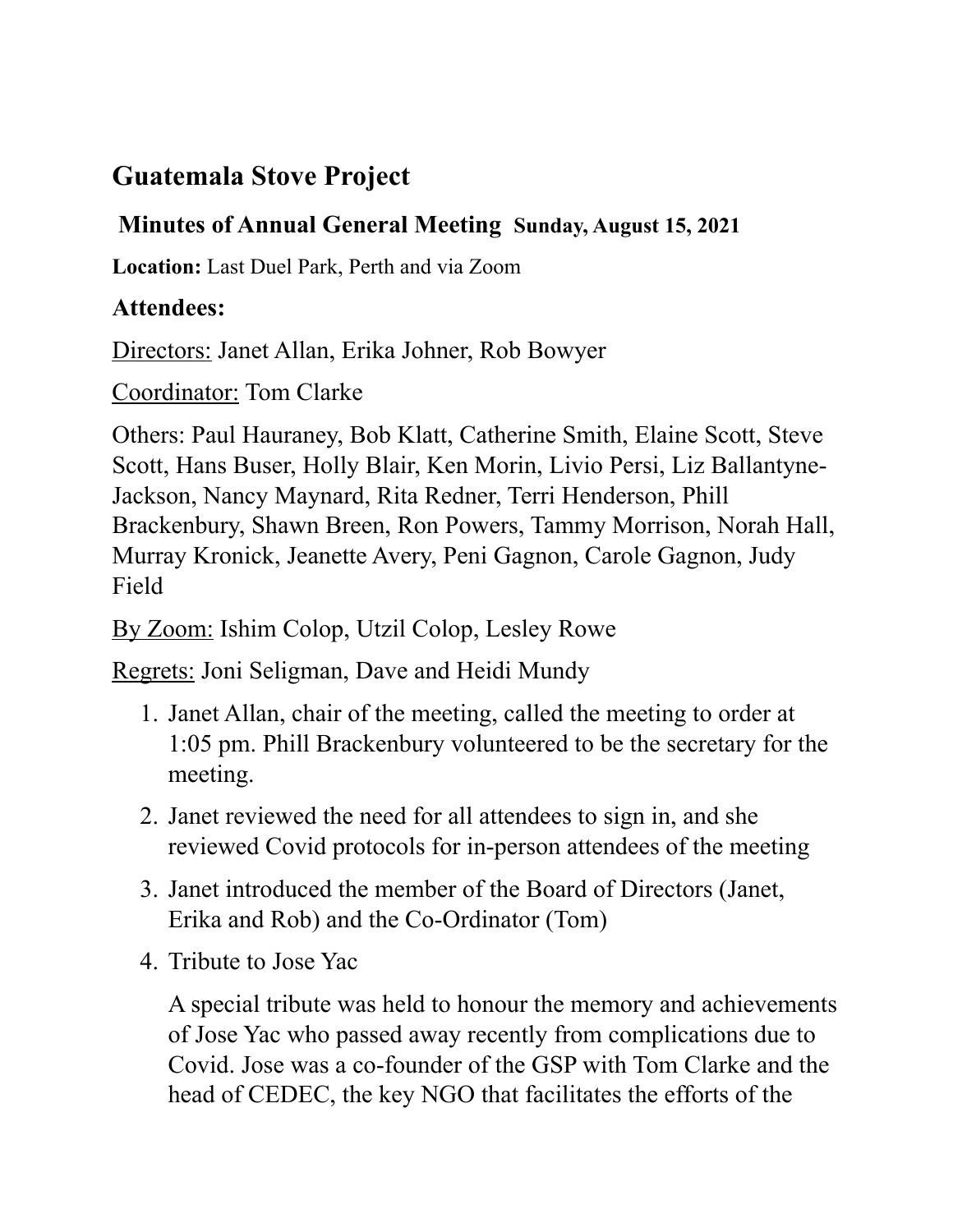GSP in Guatemala. All participated in a toast ("Hoon Sum!"). Tom summarized the incredible life of Jose. He explained that Jose's 2 daughters, Ishim and Utzil, have been named to carry on the leadership of CEDEC.

Tom, Rita, Janet and Paul shared memories of Jose.

- 5. The agenda was reviewed. No new items were added.
- 6. Janet asked all to consider nominations to the Board of Directors and announced that all current members of the BOD were willing to continue their roles for another year.
- 7. The minutes of last year's AGM, held 2020-Aug. 30 1300h, were reviewed. Paul Hauraney moved to accept the minutes, Tammy Morrison seconded the motion, and it was approved.
- 8. The members of the Board of Directors presented the 7 page annual report, identifying highlights and challenges of the past year.

Rob Bowyer gave an overview of the history of the project and the three NGO partners in Guatemala. Rob noted the importance of the improved masonry cookstoves to the lives of recipients. He noted that despite the many challenges of this year, 250 stoves were built in Guatemala. Current total of stoves is 7368 family stoves and 19 larger school stoves. Rob noted that inceasing costs has meant that family cookstoves priced at \$300 and school cookstoves priced at \$550 rose to \$325 and \$600 respectively after the end of the reported fiscal year which ended March 31 2021.

Janet described the Education Bursary program in place with AMMID, our Guatemalan partner organization in San Marcos.

Janet noted that restrictions due to Covid made schooling more difficult, but with the help of Jovita, the school coordinator with AMMID, all 15 students graduated. Janet noted that there 14 new girls for middle and high school for the new year which began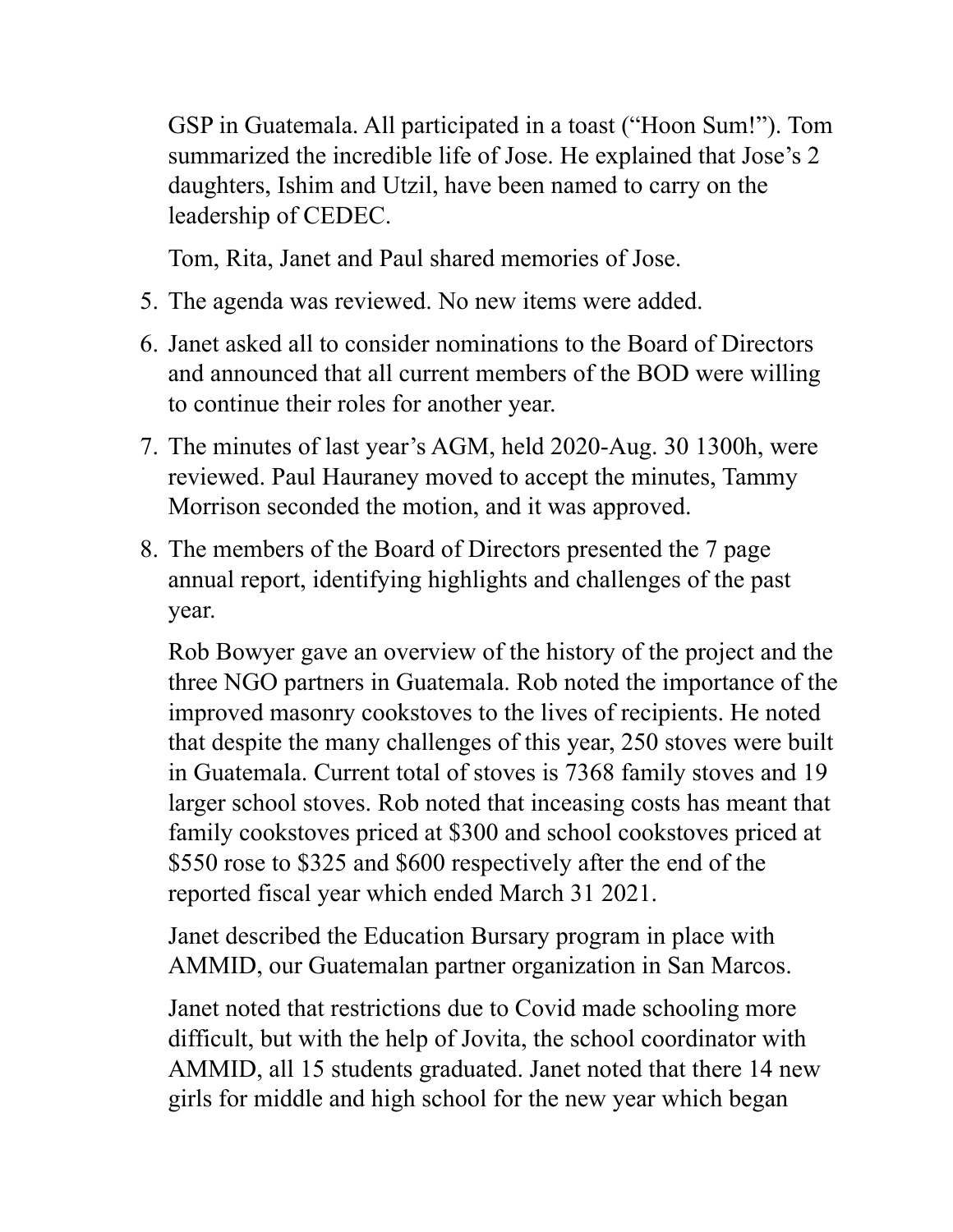January 2021. There is also a mature student attending school each Sunday for a total of 15 students.

Janet explained the Microloans program. She noted that it has been in place since 2012 and has contributed \$26,000 of microloans in amounts starting at \$150. She explained that there is now an environmental component of the Microloan program which incentivizes recipients to plant trees and shrubs to prevent soil erosion/ deforestation.

Erika then reported on the emergency assistance provided by the GSP in the past year. Drought and corn blight compounded the difficulties created by Covid. She noted the great hardship in western Guatemala. Erika also noted the increase in the number of people attempting to emigrate from Guatemala and sadly reported on 19 Guatemalans who were discovered murdered in Mexico. 11 of these were from the area of San Marcos in which our partner AMMID works. Money was sent from Canadian donors to help offset the funeral costs for these families.

The Board decided to temporarily pivot to providing emergency relief rather than building stoves. \$22,000 was divided equally between the 3 partner organizations. Bulk food was purchased and distributed to 500 families.

Janet then noted some important developments within the GSP in Canada:

-website was updated with the help of Algonquin College students. She noted that there will be a need for constant updating of the site to keep it relevant.

- The Calendar for 2022 has been created and will be printed and distributed in the early autumn

- Rob Bowyer joined the BOD last August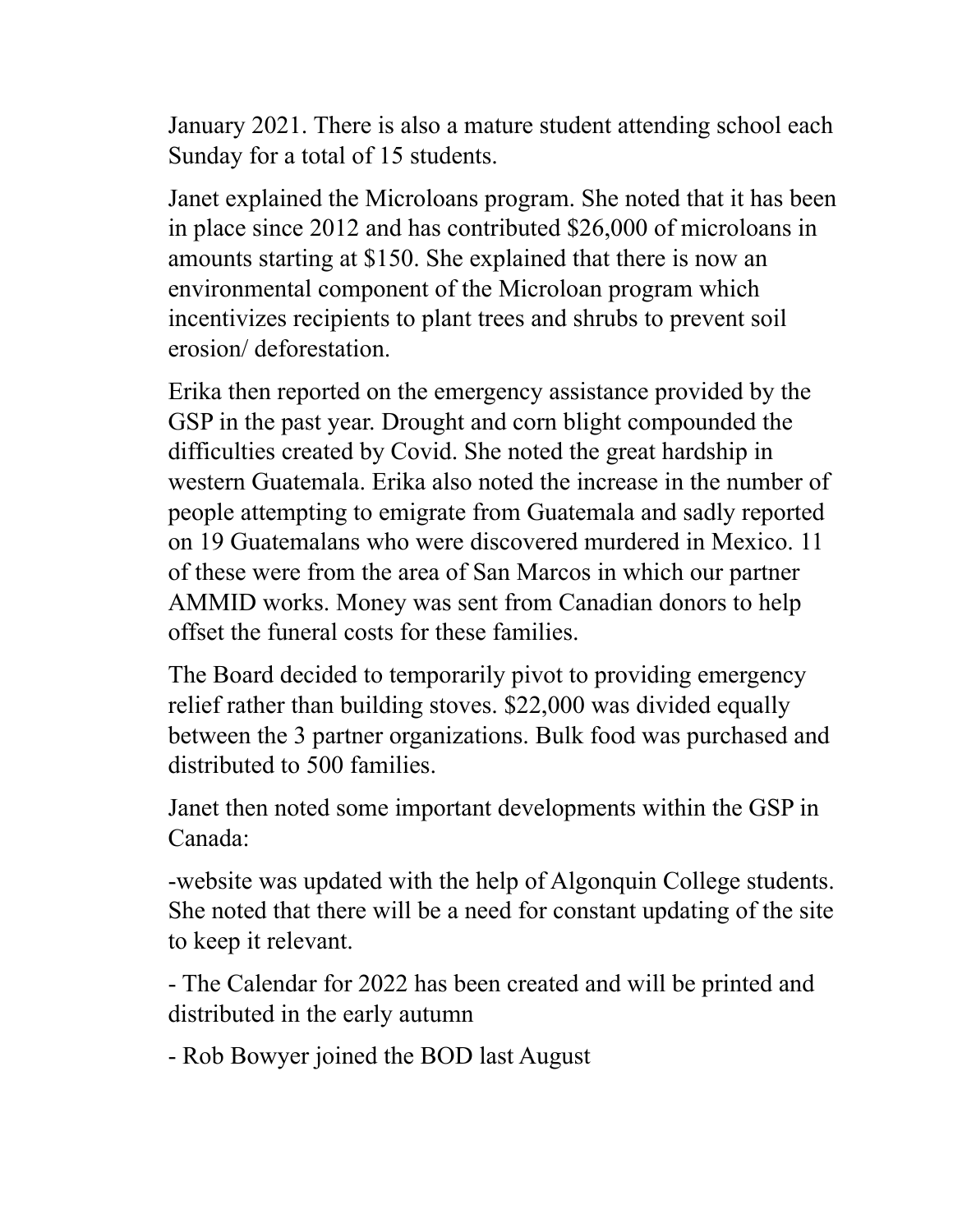- The Child and Youth Care Worker program at Algonquin College held a fundraising event and will continue next yearin September 2021with a new group of year one students

- in October Don Juan Puac, a key Guatemalan mason throughout the history of the GSP, died due to complications from Covid

-began use of Knightsbridge software to convert Canadian funds to Guatemalan funds. This has reduced service fees for the GSP.

-a joint Perth/ Ottawa on-line auction raised \$21,000 for the GSP

-GSP began use of Grant Advance software to help identify prospective organizations and foundations for funding requests

-although Canadian GSP members were unable to travel to Guatemala to document stoves, Ishim Yac did document 50 stoves

-Rob recognized the many volunteers who have played key roles in assisting the GSP meet its objectives

Bob Klatt made a motion to accept the Directors' Report. This was seconded by Rita Redner. This motion was passed.

9. Nancy Maynard presented the Financial Report for the fiscal year from April 2020 to March 31, 2021

-there was some discussion about increase in office expenses and Nancy explained that was in part due to the costs of purchasing the Grant Advance services

10. Tom Clarke was called upon to give a Coordinator's Report

Tom began by showing Ishim Yac the memorial to her father Jose Yac and Ishim spoke of his accomplishments for a short time. Unfortunately, our Zoom connection to Ishim was lost.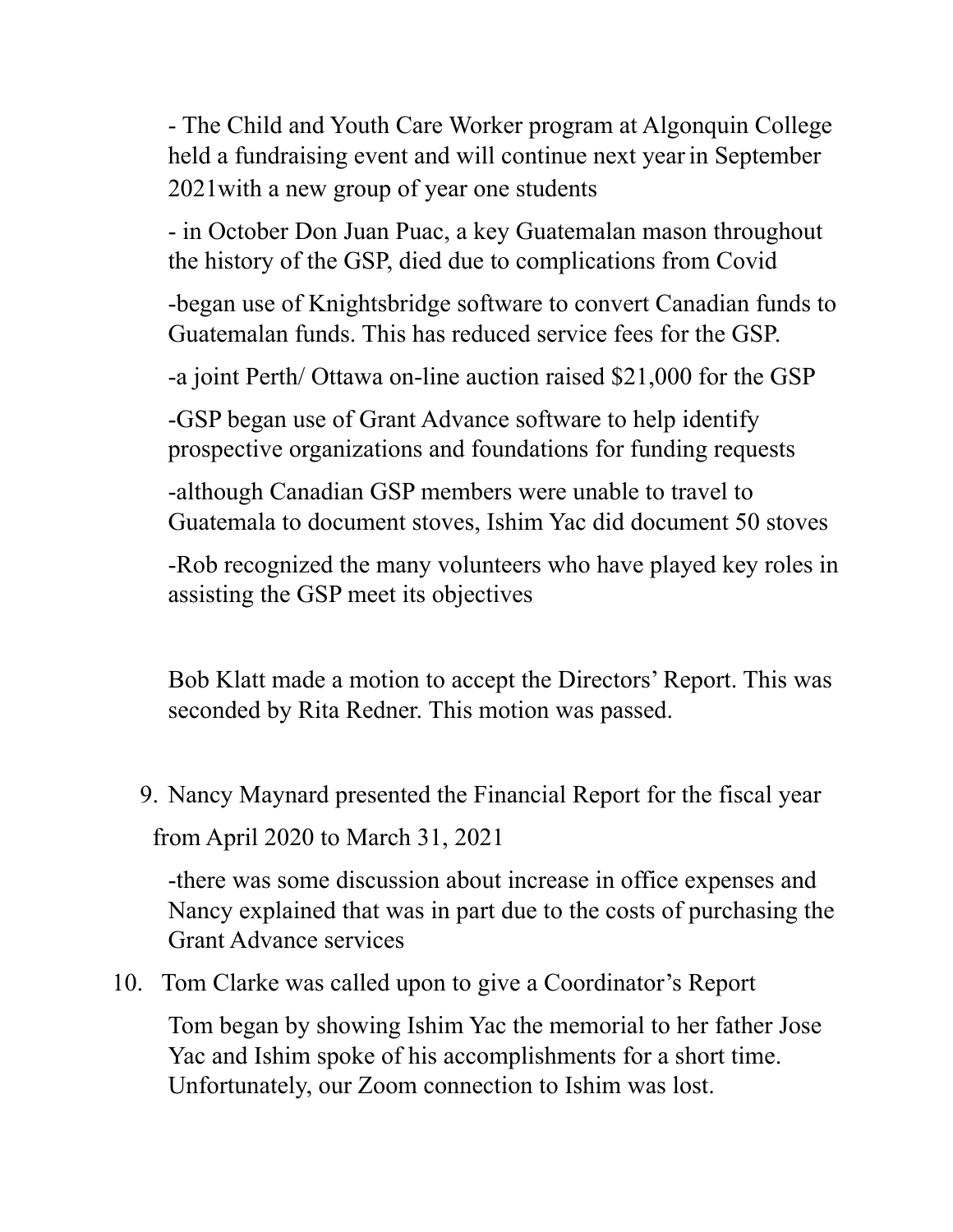Tom focused his message on the Carbon reduction inherent in building cookstoves. He noted that estimates say 5-10% of manmade carbon comes from cooking over open fires. One stove can equal a reduction of 20 -30 tonnes of carbon (more than the individual footprint of a single person in the first world).

Tom continues to stress that this message is a key for the GSP to focus upon while educating others and raising funds for more stoves.

11. Liz Ballantyne-Jackson gave a report on the use of the Grant Advance software. She explained that it is a list of all CRA registered charities in Canada which is organized to help organizations look for potential sponsors.

She outlined the steps taken to identify 150 potential sponsors and then reduce that to a short list of 15 foundations that align with the GSP mission. A Letter of requests were sent to these foundations. So far there has been one rejection and two requests for more information about the GSP.

Liz mentioned the plan to look into local funding through the Perth and District Community Fund (Gord Jackson Fund), and there was some discussion about fundraising through Foundations.

- 12. There was no New Business
- 13. Election of Board Members the three current members were acclaimed.

Tammy Morrison expressed an interest in shadowing the Board over the next year to find out more about its roles and responsibilities.

14. The next Volunteer meeting (ZOOM) was set for:

Tues., Aug. 31 at 7 pm

The next AGM was set for: